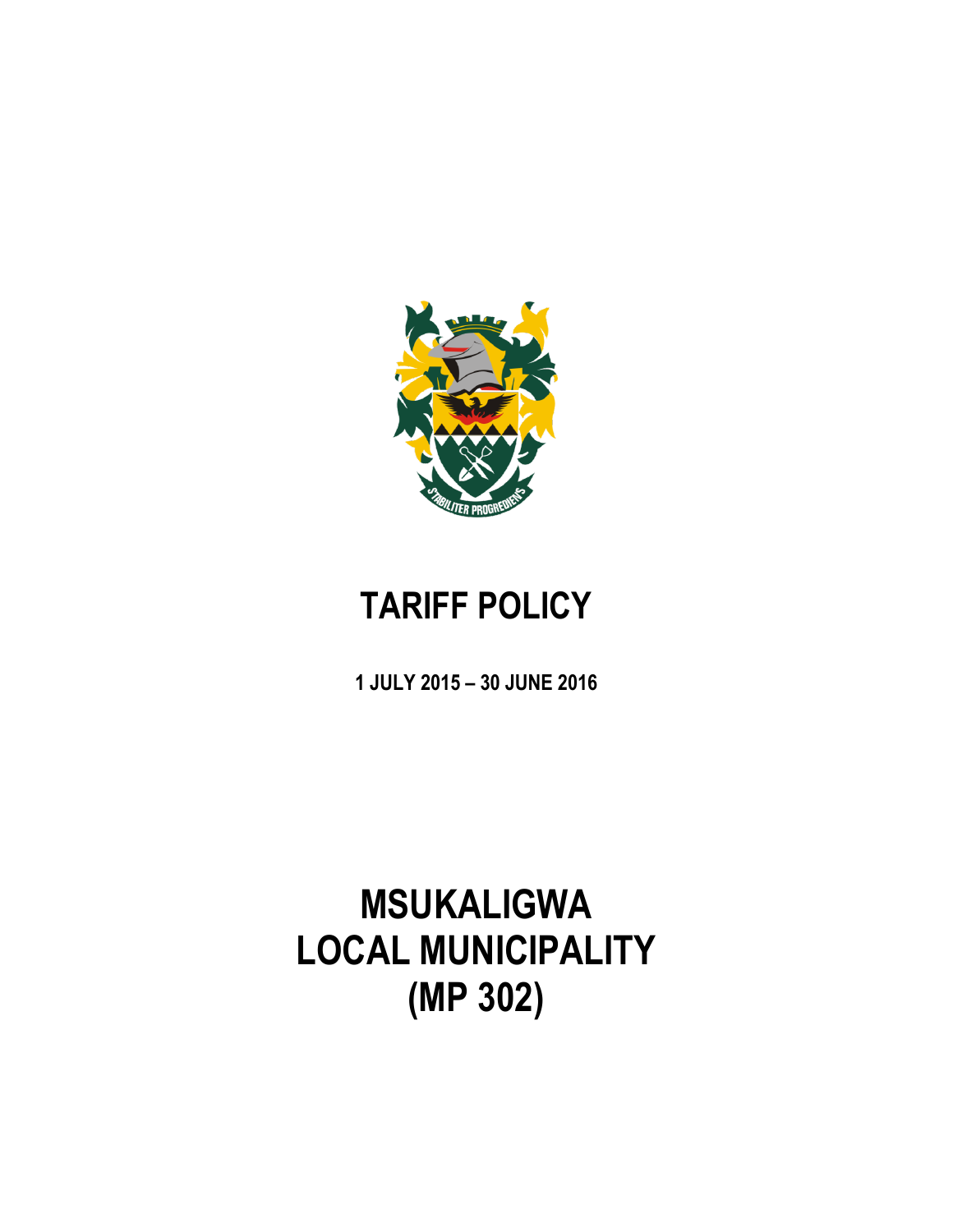## INDEX

PART 1: GENERAL INTRODUCTION AND OBJECTIVE

PART 2: GENERAL PRINCIPLES

PART 3: CALCULATION OF TARIFFS FOR MAJOR SERVICES

PART 4: ELECTRICITY

PART 5: WATER

PART 6: REFUSE REMOVAL

PART 7: SEWERAGE

PART 8: MINOR TARIFFS

PART 9: TARIFF / FEE ADOPTION PROCESS

PART 10: LEGAL REQUIREMENTS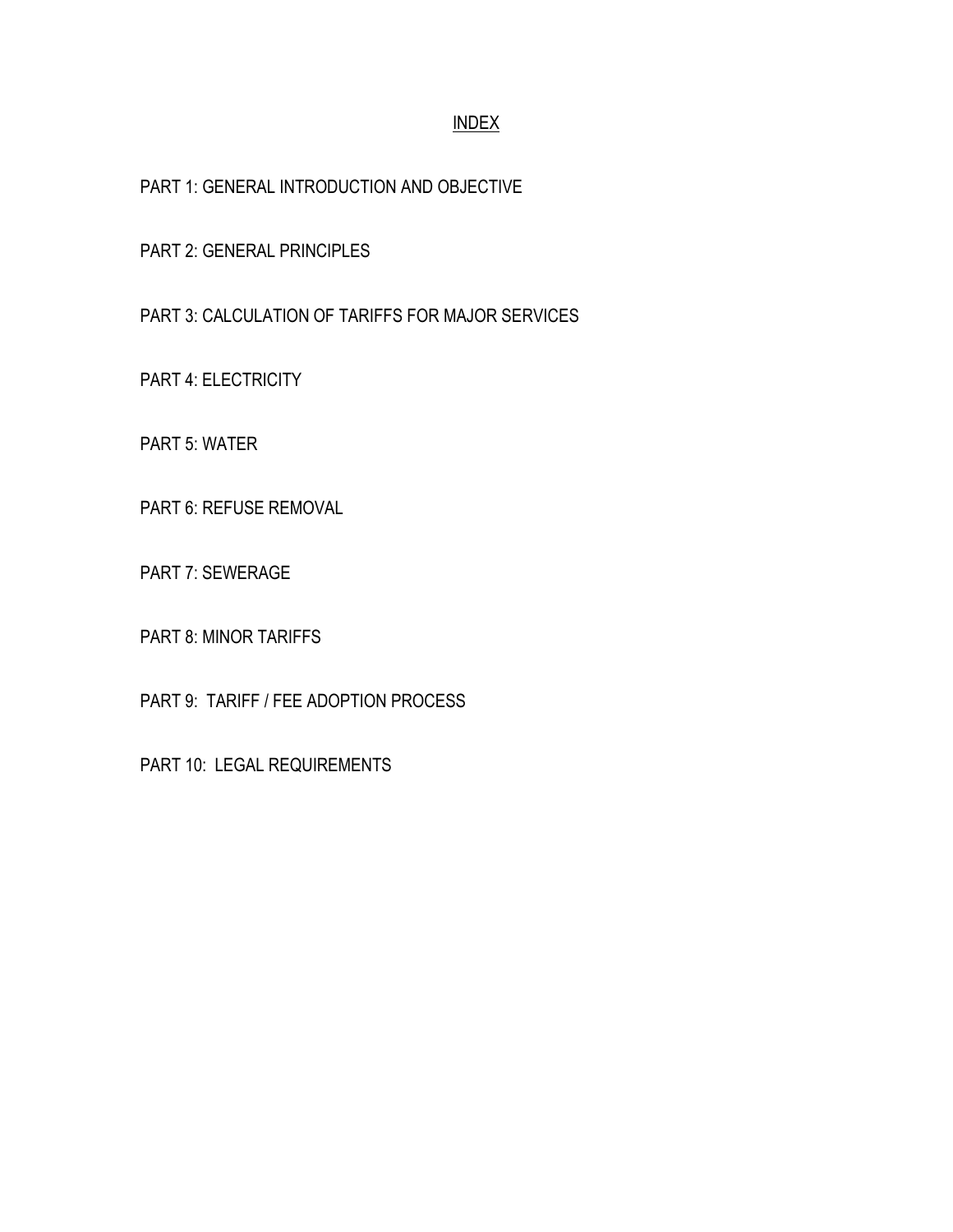## **PART 1: GENERAL INTRODUCTION AND OBJECTIVE**

All municipalities must compile, adopt and implement a tariff policy in terms of Section 74 of the Local Government: Municipal Systems Act 2000, such policy to cover, among other things, the levying of fees for municipal services provided by the municipality itself or by way of service delivery agreements.

This tariff policy has been compiled taking into account, where applicable, the guidelines set out in Section 74 (see part 9 of this policy).

In setting its annual tariffs the council shall at all times take due cognisance of the tariffs applicable elsewhere in the economic region, and of the impact which its own tariffs may have on local economic development.

## **PART 2: GENERAL PRINCIPLES**

The municipality shall ensure that its tariffs are uniformly and fairly applied throughout the municipal region.

Tariffs for the four major services rendered by the municipality, namely:

- \* electricity
- \* water
- \* sewerage (waste water)
- \* refuse removal (solid waste),

shall as far as possible recover the expenses associated with the rendering of each service concerned. The tariff which a particular consumer or user pays shall therefore be directly related to the standard of service received and the quantity of the particular service used or consumed.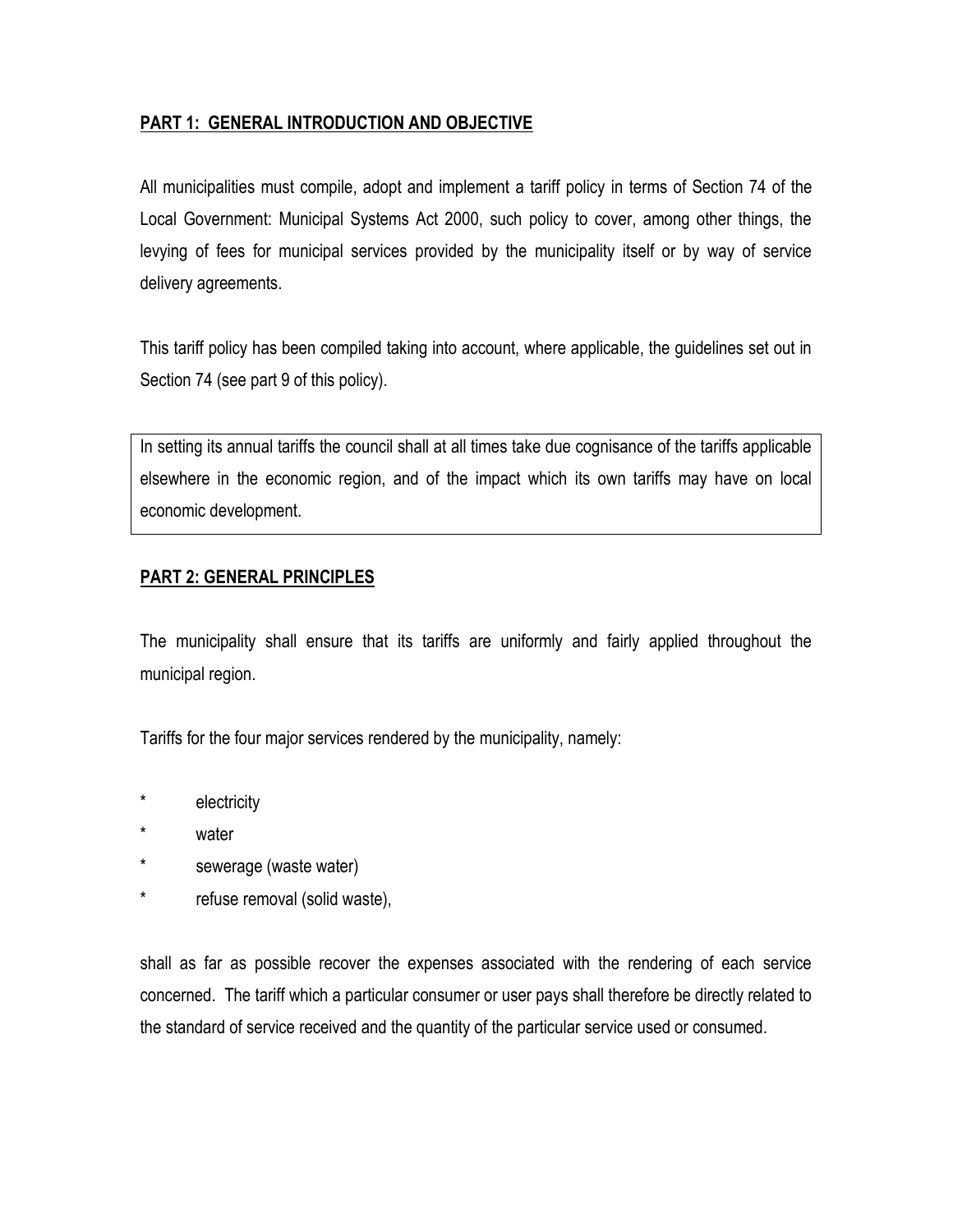The municipality shall, as far as circumstances reasonably permit, ensure that the tariffs levied in respect of the foregoing services further generate a reasonable operating surplus for each financial year, and that such surplus be phased in to the limit of 10% within a period of 5 years, or such percentage as the council of the municipality may determine at the time that the annual operating budget is approved. Such surpluses shall be applied in relief of property rates and for the partial financing of general services or for the future capital expansion of the service concerned, or both. The modesty of such surplus shall prevent the service tariffs concerned from being viewed as concealed taxes.

The municipality shall develop, approve and at least annually review an indigency support programme for the municipal area. This programme shall set out clearly the municipality's cost recovery policy in respect of the tariffs which it levies on registered indigents, and the implications of such policy for the tariffs which it imposes on other users and consumers in the municipal region.

In line with the principles embodied in the Constitution and in other legislation pertaining to local government, the municipality may differentiate between different categories of users and consumers in regard to the tariffs which it levies. Such differentiation shall, however, at all times be reasonable, and shall be fully disclosed in each annual budget.

The municipality's tariff policy shall be transparent, and the extent to which there is crosssubsidisation between categories of consumers or users shall be evident to all consumers or users of the service in question.

The municipality further undertakes to ensure that its tariffs shall be easily explainable and understood by all consumers and users affected by the tariff policy concerned.

The municipality also undertakes to render its services cost effectively in order to ensure the best possible cost of service delivery.

In the case of directly measurable services, namely electricity and water, the consumption of such services shall be properly metered by the municipality, and meters shall be read, wherever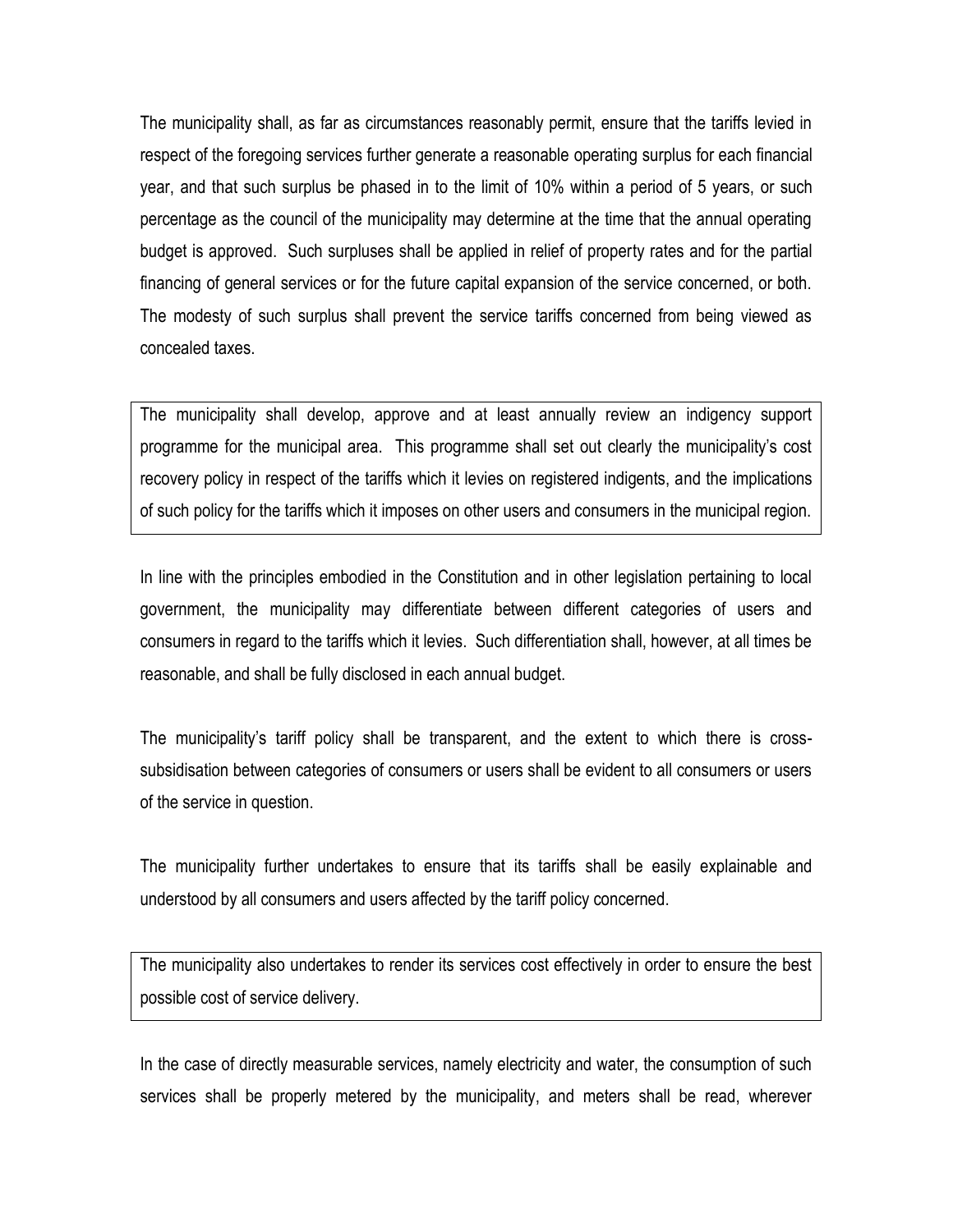circumstances reasonably permit, on a monthly basis. The charges levied on consumers shall be proportionate to the quantity of the service which they consume.

In addition, the municipality shall levy monthly availability or basic charges for the services concerned, and these charges shall be fixed for each type of property as determined in accordance with the detailed policies set out below.

In considering the costing of its water, electricity and sewerage services, the municipality shall take due cognisance of the high capital cost of establishing and expanding such services, and of the resultant high fixed costs, as opposed to variable costs of operating these services. The municipality therefore undertakes to plan the management and expansion of the services carefully in order to ensure that both current and reasonably expected future demands are adequately catered for, and that demand levels which fluctuate significantly over shorter periods are also met. This may mean that the services operate at less than full capacity at various periods, and the costs of such surplus capacity must also be covered in the tariffs which are annually levied.

In adopting what is fundamentally a two-part tariff structure, namely a fixed availability charge coupled with a charge based on consumption, the municipality believes that it is properly attending to the demands which both future expansion and variable demand cycles and other fluctuations will make on service delivery.

It is therefore accepted that part of the municipality's tariff policy for electricity services will be to ensure that those consumers who are mainly responsible for peak demand, and therefore for the incurring by the municipality of the associated demand charges from Eskom, will have to bear the costs associated with these charges. To this end the municipality shall therefore install demand meters to measure the maximum demand of such consumers during certain periods. Such consumers shall therefore pay the relevant demand charge as well as a service charge directly related to their actual consumption of electricity during the relevant metering period.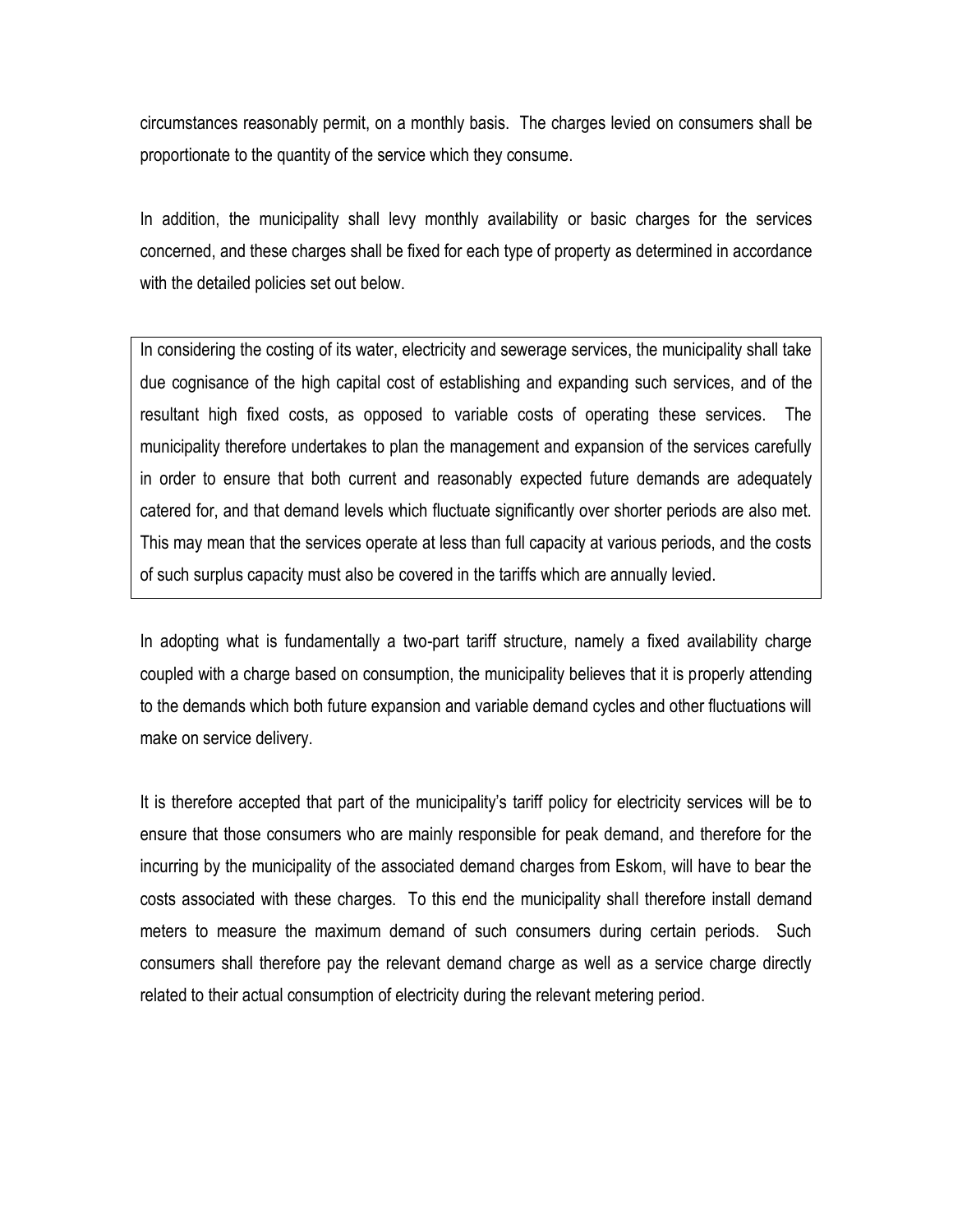## **PART 3: CALCULATION OF TARIFFS FOR MAJOR SERVICES**

In order to determine the tariffs which must be charged for the supply of the four major services, the municipality shall identify all the costs of operation of the undertakings concerned, including specifically the following:

- \* Cost of bulk purchases in the case of water and electricity.
- \* Distribution costs.
- \* Distribution losses in the case of electricity and water.
- \* Depreciation expenses.
- \* Maintenance of infrastructure and other fixed assets.
- Administration and service costs, including:
	- service charges levied by other departments such as finance, human resources and legal services;
	- reasonable general overheads, such as the costs associated with the office of the municipal manager;
	- adequate contributions to the provisions for bad debts and obsolescence of stock;
	- all other ordinary operating expenses associated with the service concerned including, in the case of the electricity service, the cost of providing street lighting in the municipal area (note: the costs of the democratic process in the municipality – that is, all expenses associated with the political structures of the municipality – shall form part of the expenses to be financed from property rates and general revenues, and shall not be included in the costing of the major services of the municipality).
- The intended surplus to be generated for the financial year, such surplus to be applied: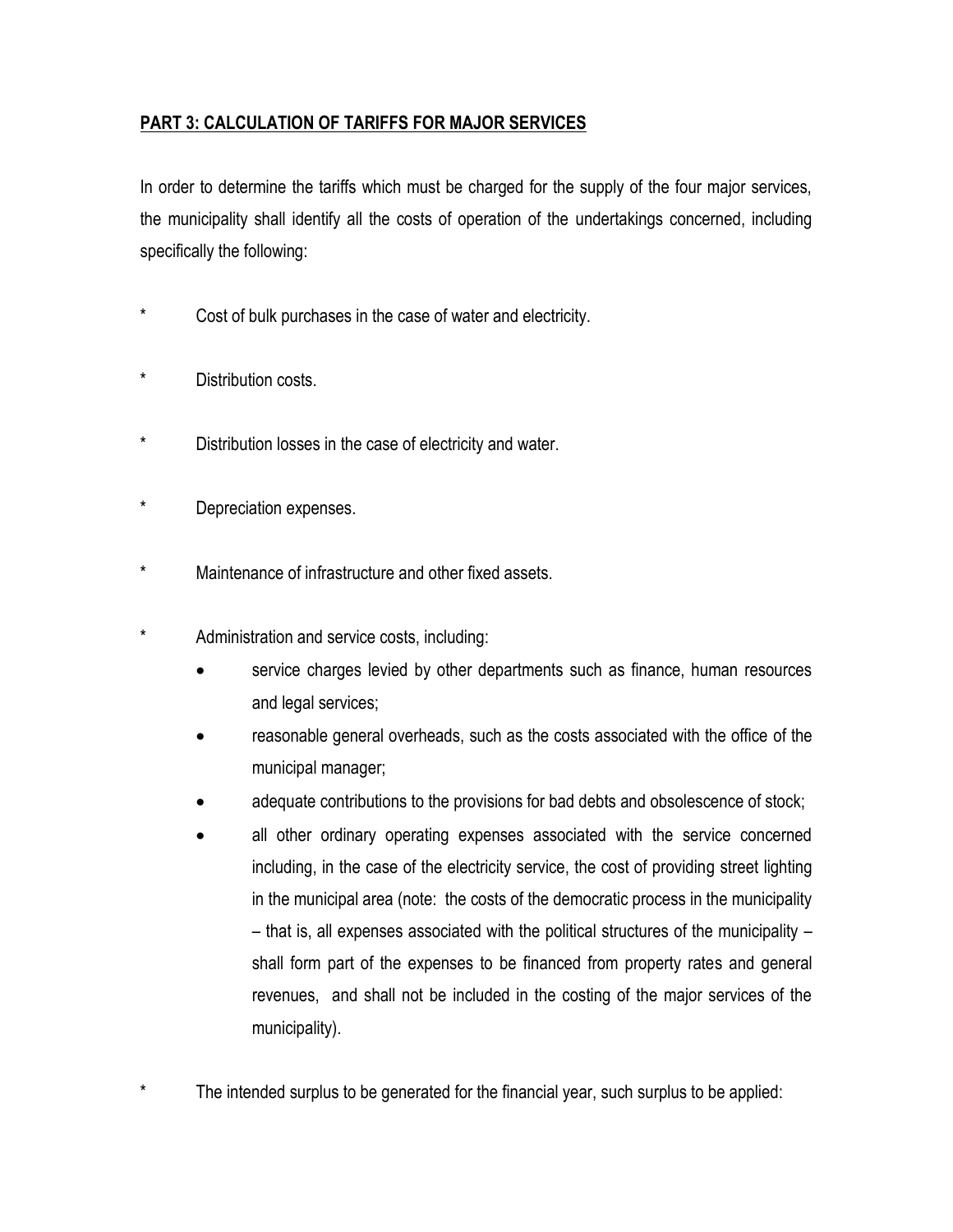- as an appropriation to capital reserves; and/or
- generally in relief of rates and general services.
- The cost of approved indigency relief measures.

The municipality shall provide the first 50kWh of electricity per month free of charge to consumers who have registered as indigents in terms of the municipality's indigency relief programme. The municipality shall provide the first 6 kl of water per month free of charge to all domestic consumers within the municipality. The municipality shall further consider relief in respect of the tariffs for sewerage and refuse removal for such registered indigents to the extent that the council deems such relief affordable in terms of each annual budget, but on the understanding that such relief shall not be less than a subsidy of 50% on the monthly amount billed for the service concerned.

Because water is a scarce national resource, and this municipality is committed to the prudent conservation of such resources, the tariff levied for consumption of water shall escalate according to the volume of water consumed. The tariff for domestic consumption shall be based on monthly consumption of up to 6 kl , more than 6 kl but not more than 9 kl, more than 9 kl but not more than 12 kl, more than 12 kl but not more than 18 kl, more than 18 kl but not more than 25 kl, and more than 25 kl. Tariffs for non-domestic consumption shall be based on monthly consumption of up to 100 kl, and more than 100 kl per month.

## **PART 4: ELECTRICITY**

The various categories of electricity consumers, as set out below, shall be charged at the applicable tariffs, as approved by the council in each annual budget.

Tariff adjustments shall be effective from 1 July each year or as soon as possible thereafter.

Categories of consumption and charges shall be as follows: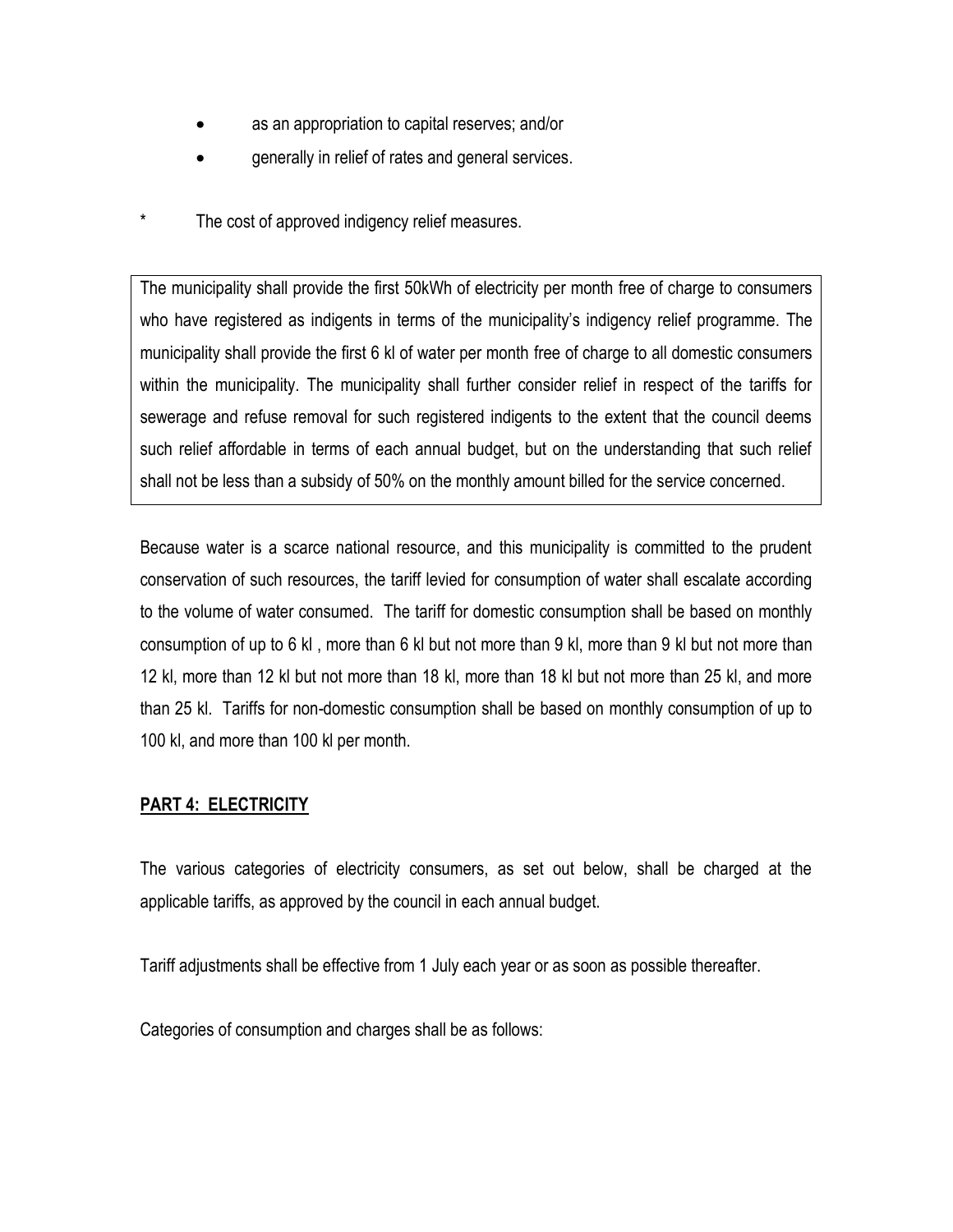- \* All consumers using conventional electricity meters shall be billed for their electricity consumption at the tariff applicable to the category in which the particular consumer falls.
- \* All domestic electricity consumers of the municipality who are registered as indigents with the municipality shall receive free the first 50kWh (fifty) of electricity consumed per month.
- \* All domestic electricity consumers, with connections of more than 20 ampere meters, shall additionally be billed a monthly basic charge per meter installed.
- \* All commercial, industrial and other non-domestic consumers connected shall additionally be billed a monthly charge per meter based on ampere meters installed, and where applicable, a demand charge appropriate to their respective levels of consumption with the minimum charges as set out in the tariff structure.
- \* The local municipality's departmental electricity consumption shall be charged at the lowest domestic tariff.

## **PART 5: WATER**

Water Tariff structure and charges shall be:

- i. A fixed availability fee shall be charged to all vacant unimproved stands where such a service is available or the services can be connected to the main supply.
- ii. All domestic water consumers on improved stands may be charged a fixed charge after receiving the first 6 (six) kl of water consumed, free of charge, per month. Thereafter a stepped tariff per kl as determined by the council from time to time shall be applicable on the metered water consumption.
- iii. All business and industrial consumers may be charged a fixed charge and a stepped tariff per kilolitre consumed may be applied.
- iv. Institutional consumers which include schools, institutions of higher learning, hospitals, government buildings, places of worship, sporting clubs and non-governmental organizations. These consumers may be charged a fixed charge and a stepped tariff per kilolitre consumed may be applied.
- v. Metered domestic consumers registered as indigents shall receive the first six (6) kilolitres of water consumed free of charge. A stepped tariff per kilolitre shall apply on comsumption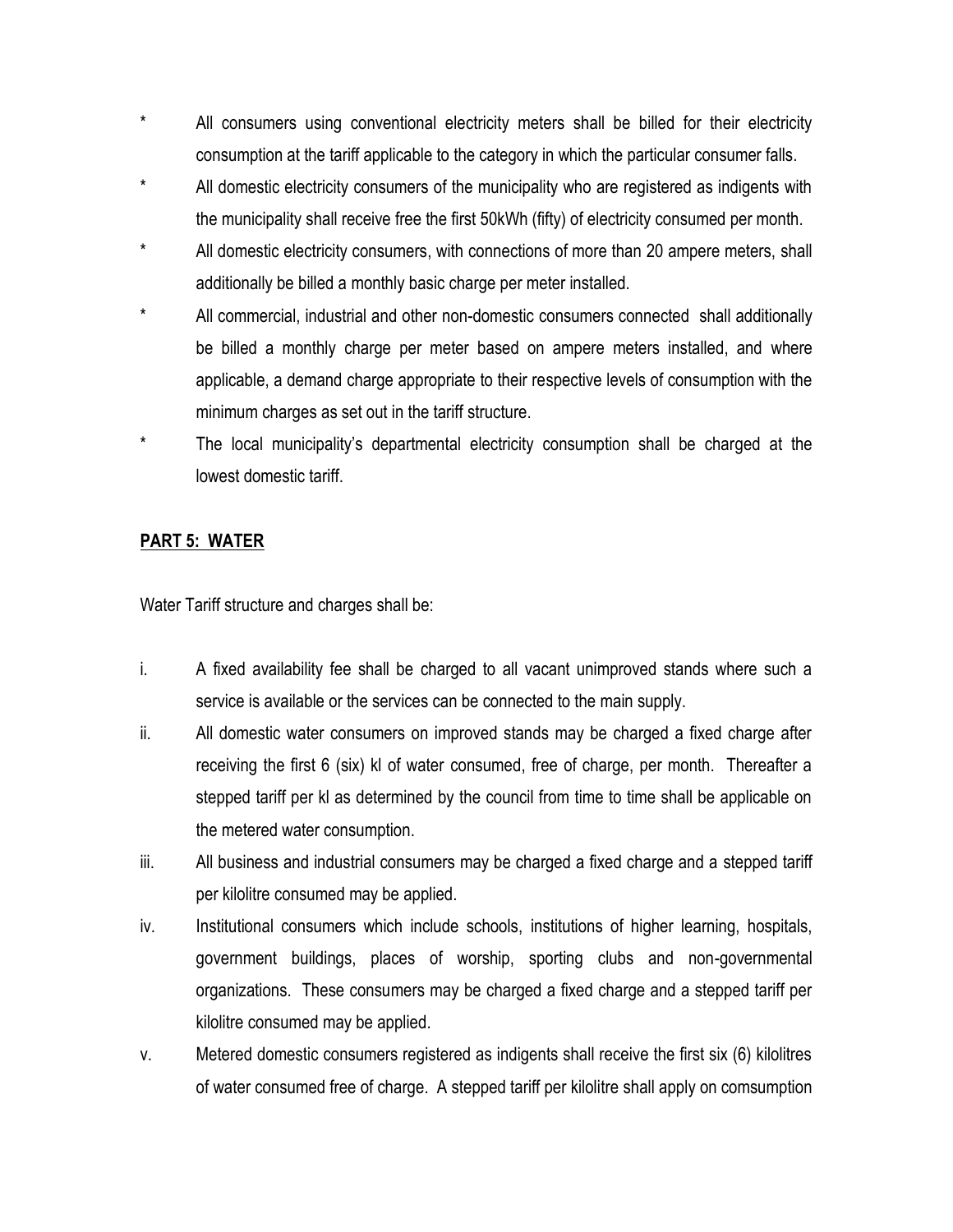exceeding the first six (6) free kilolitres and no fixed or basic charge shall apply on this category of consumers.

- vi. As water is a very scarce resource in Msukaligwa Local Municipality, consumers can be restricted during dry seasons to use water to certain levels and a penalty fee shall be imposed if the consumer consumes more than the restricted levels.
- vii. Consumer deposits shall be determined according to the municipality's Consumer Deposit Policy.
- Viii Departmental water consumption shall be charged at cost.
- 4. Termination of services is to be done by letter, e-mail, fax or standard disconnection form. If this is not done then the disconnection date of the water supply may be taken as the dte of termination or date on which a new connection is registered.
- 5. Customers connected to their private boreholes shall be charged the fixed availability charge.

## **PART 6: REFUSE REMOVAL**

The categories of refuse removal users as set out below shall be charged at the applicable tariffs, as approved by the council in each annual budget.

Tariff adjustments shall be effective from 1 July each year, or as soon as possible thereafter.

A separate fixed monthly refuse removal charge shall apply to each of the following categories of users, based on the costs of the service concerned:

- \* Domestic and other users (once weekly removal)
- \* Business and other users (daily removal)
- \* Business and other (bulk consumers).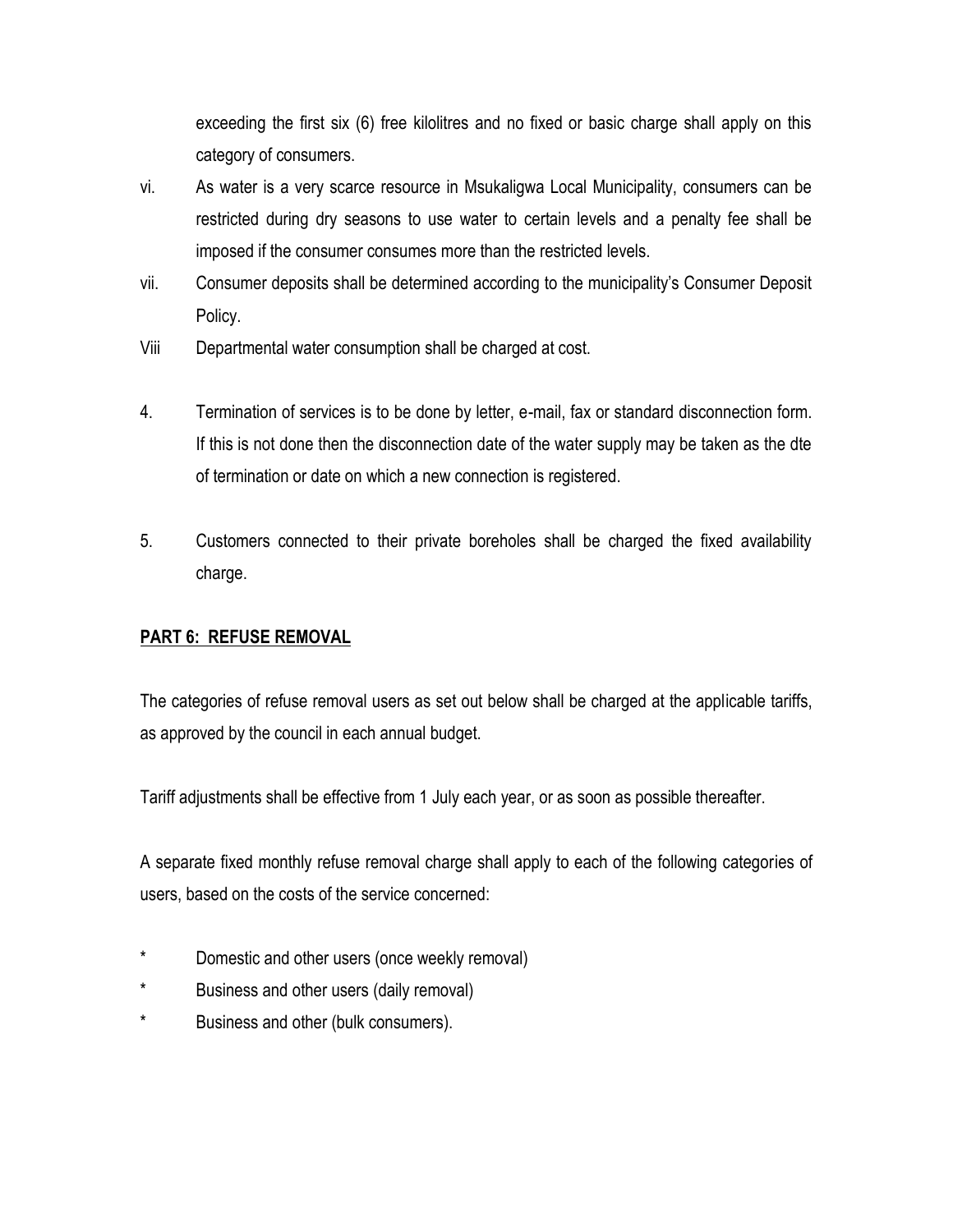Registered indigents may receive such subsidy on this charge as the council deems affordable when approving each annual budget, but on the understanding that such subsidy shall not be less than 50% of the monthly amount billed as a refuse removal charge.

A fixed monthly charge shall be charged to the local municipality's departments equal to the lowest (domestic) tariff.

## **PART 7: SEWERAGE**

The categories of sewerage users as set out below shall be charged per month at the applicable tariff as approved by the council in each annual budget.

Tariff adjustments will be effective from 1 July each year, or as soon as possible thereafter.

Categories of usage and charges shall be:

- A basic (availability) charge per month shall be charged to the owner for every surveyed erf, portion of an erf, stand or lot which is, or can be connected to the council's sewer network.
- \* A fixed monthly charge based on the costs of the service may be charged for bucket removal for domestic users. Registered indigents may receive such subsidy on this charge as the council deems affordable when approving each annual budget, but on the understanding that such subsidy shall not be less than 50% of the monthly amount billed for this service.
- \* An additional fixed monthly charge shall be charged to the owner of the premises concerned, from the month of connection to the council's sewer network. Registered indigents may receive such subsidy on this charge as the council deems affordable when approving each annual budget, but on the understanding that such subsidy shall not be less than 50% of the monthly amount billed for this service.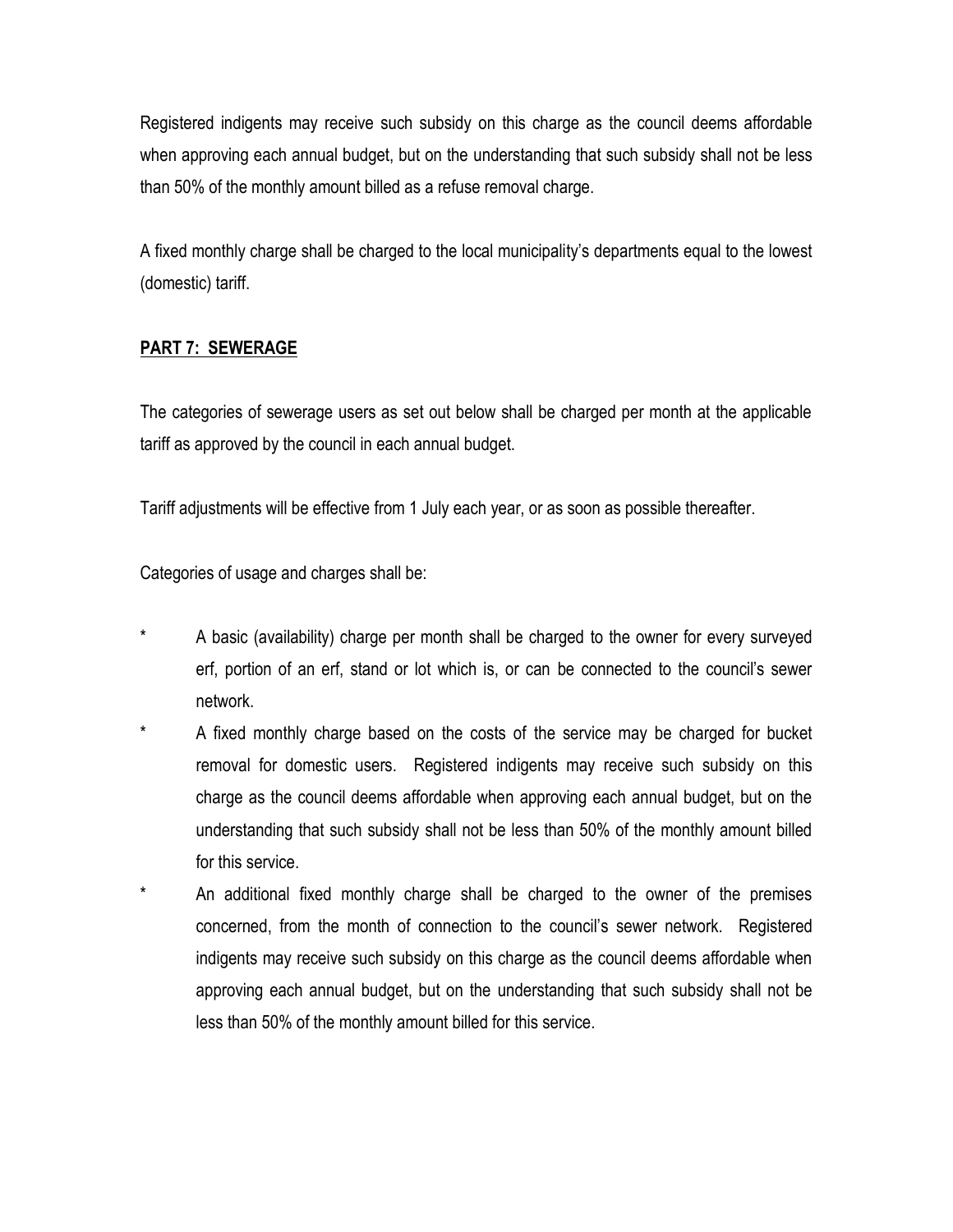- \* Where sewer are not connected to the existing network, and residents make use of private suction services, a tariff shall be charged for suction services, as well as a tariff based on a percentage of the water consumption of such private concerns.
- A fixed monthly charge per sewer point/toilet shall be charged to the local municipality's departments.
- An effluent fee shall further be payable by factories and other industrial users where the wastewater emanating from such users requires special purification measures by the municipality. Such fees shall be based on the toxic content of the wastewater concerned and the costs of the purification.

## **PART 8: MINOR / OTHER TARIFFS**

All minor tariffs shall be standardised within the municipal region.

All minor tariffs shall be approved by the council and shall, when deemed appropriate by the council, be subsidised by property rates and general revenues, particularly when the tariffs will prove uneconomical when charged to cover the cost of the service concerned, or when the cost cannot accurately be determined, or when the tariff is designed purely to regulate rather than finance the use of the particular service or amenity.

All minor tariffs over which the municipality has full control, and which are not directly related to the cost of a particular service, shall be adjusted at least in line with the prevailing consumer price index, unless there are compelling reasons why such adjustment should not be effected.

The following services shall be considered as subsidised services, and the tariffs levied shall cover 50% or as near as possible to 50% of the annual operating expenses budgeted for the service concerned:

- burials and cemeteries
- rentals for the use of municipal sports facilities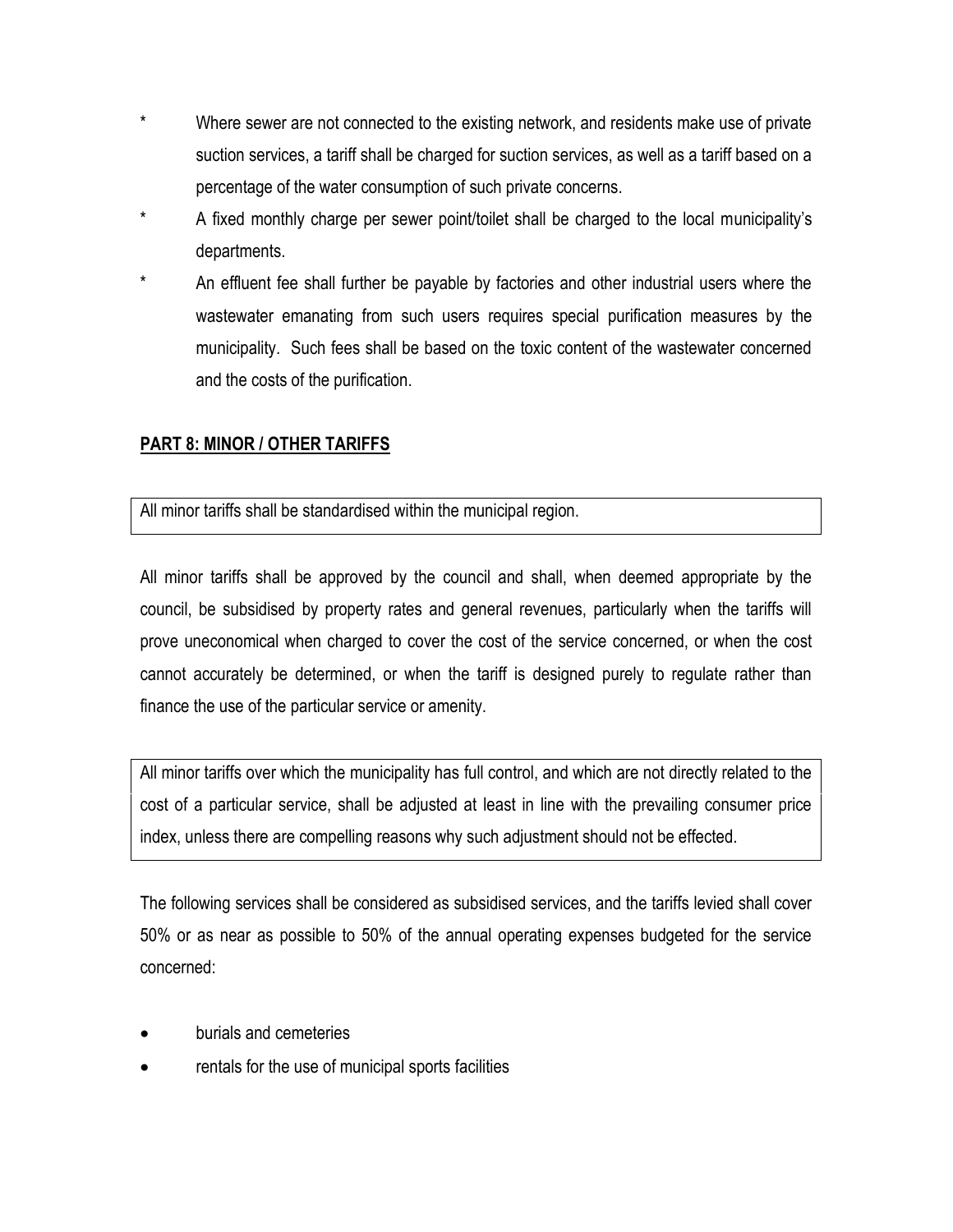The following services shall be considered as community services, and no tariffs shall be levied for their use, except for minor entrance fees:

- municipal swimming pool (entrance fee)
- municipal museum and art gallery
- disposal of garden refuse at the municipal tip site
- municipal reference library
- municipal botanical garden, and all other parks and open spaces.

The following services shall be considered as economic services, and the tariffs levied shall cover 100% or as near as possible to 100% of the budgeted annual operating expenses of the service concerned:

- housing rentals
- rentals for the use of municipal halls and other premises (subject to the proviso set out below)
- building plan fees
- sales of plastic refuse bags
- sales of refuse bins
- cleaning of stands
- electricity, water, sewerage: new connexion fees
- sales of livestock and plants
- photostat copies and fees
- clearance certificates.
- supply of information for clearance certificates.

The following charges and tariffs shall be considered as regulatory or punitive, and shall be determined as appropriate in budget process:

fines for lost or overdue library books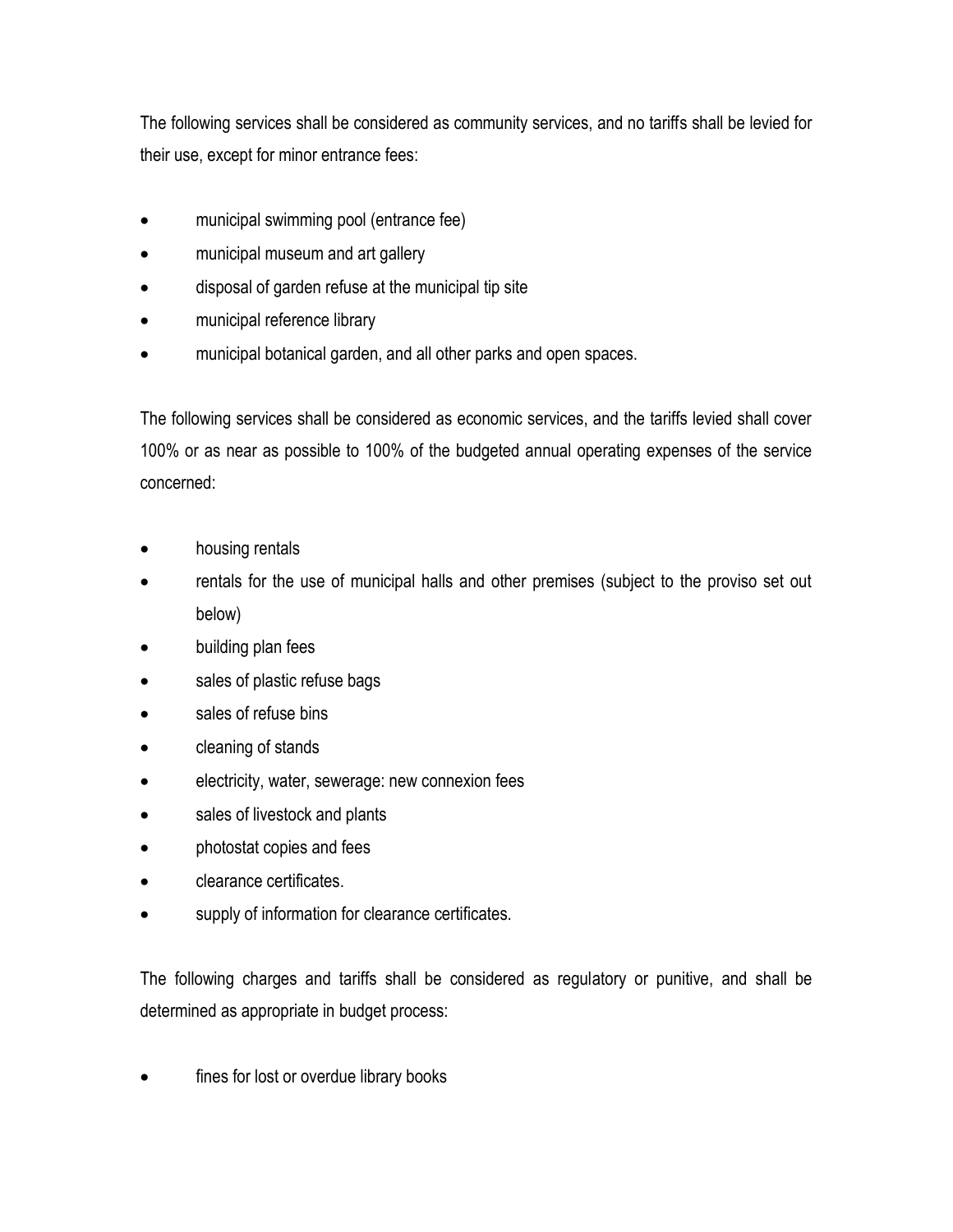- advertising sign fees
- pound fees
- electricity, water: disconnection and reconnexion fees
- penalty and other charges imposed in terms of the approved policy on credit control and debt collection
- penalty charges for the submission of dishonoured, stale, post-dated or otherwise unacceptable cheques.
- encroachment fees

The municipal manager shall determine whether an indemnity or guarantee must in each instance be lodged for the rental of municipal halls, premises and sports fields, and in so determining shall be guided by the likelihood of the municipality's sustaining damages as a result of the use of the facilities concerned.

## **PART 9 : TARIFF / FEE ADOPTION PROCESS**

All minor tariffs over which the municipality has full control, and which are not directly related to the cost of a particular service, shall be adjusted at least in line with the prevailing consumer price index, unless there are compelling reasons why such adjustment should not be effected.

## **PART 10: LEGAL REQUIREMENTS**

## **SECTION I: WATER SERVICES ACT NO. 108 OF 1997**

## **SECTION 10: NORMS AND STANDARDS FOR TARIFFS**

A municipality, in its capacity as a water services institution, must apply a tariff for water services which is not substantially different from any norms and standards which the Minister of Water Affairs and Forestry, with the concurrence of the Minister of Finance, has prescribed in terms of the present Act.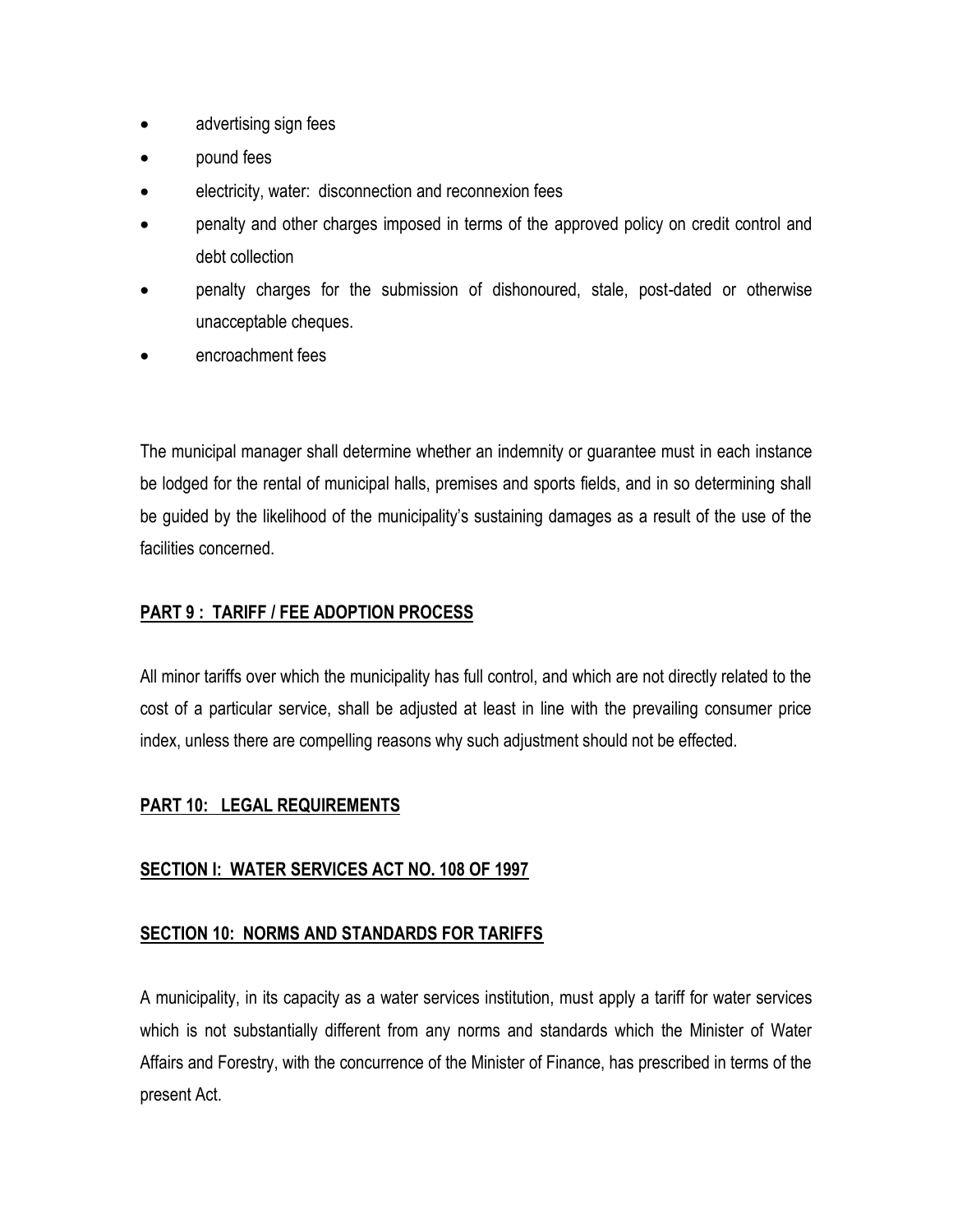## **SECTION 21: BY-LAW**

A municipality, in its capacity as water services authority, must make by-laws which contain conditions for the provision of water services, and which provide for at least the following (interalia):

- the standard of the services;
- the technical conditions of supply, including quality standards, units or standards of measurement, the verification of meters, acceptable limits of error and procedures for the arbitration of disputes relating to the measurement of water services provided;
- the determination and structure of tariffs in accordance with Section 10 of the present Act.

If the municipality, in its capacity as water services authority, has imposed conditions under which water services are provided, such conditions must be accessible to consumers and potential consumers.

If the municipality, in its capacity as water services authority, provides water for industrial use, or controls a system through which industrial effluent is disposed of, it must make by-laws providing for at least the following:

- the standards of the service;
- the technical conditions of provision and disposal;
- **the determination and structure of tariffs.**

## **SECTION II: LOCAL GOVERNMENT: MUNICIPAL SYSTEMS ACT NO. 32 OF 2000**

## **SECTION 74: TARIFF POLICY**

In adopting fees for services provided by the municipality the following principles will apply: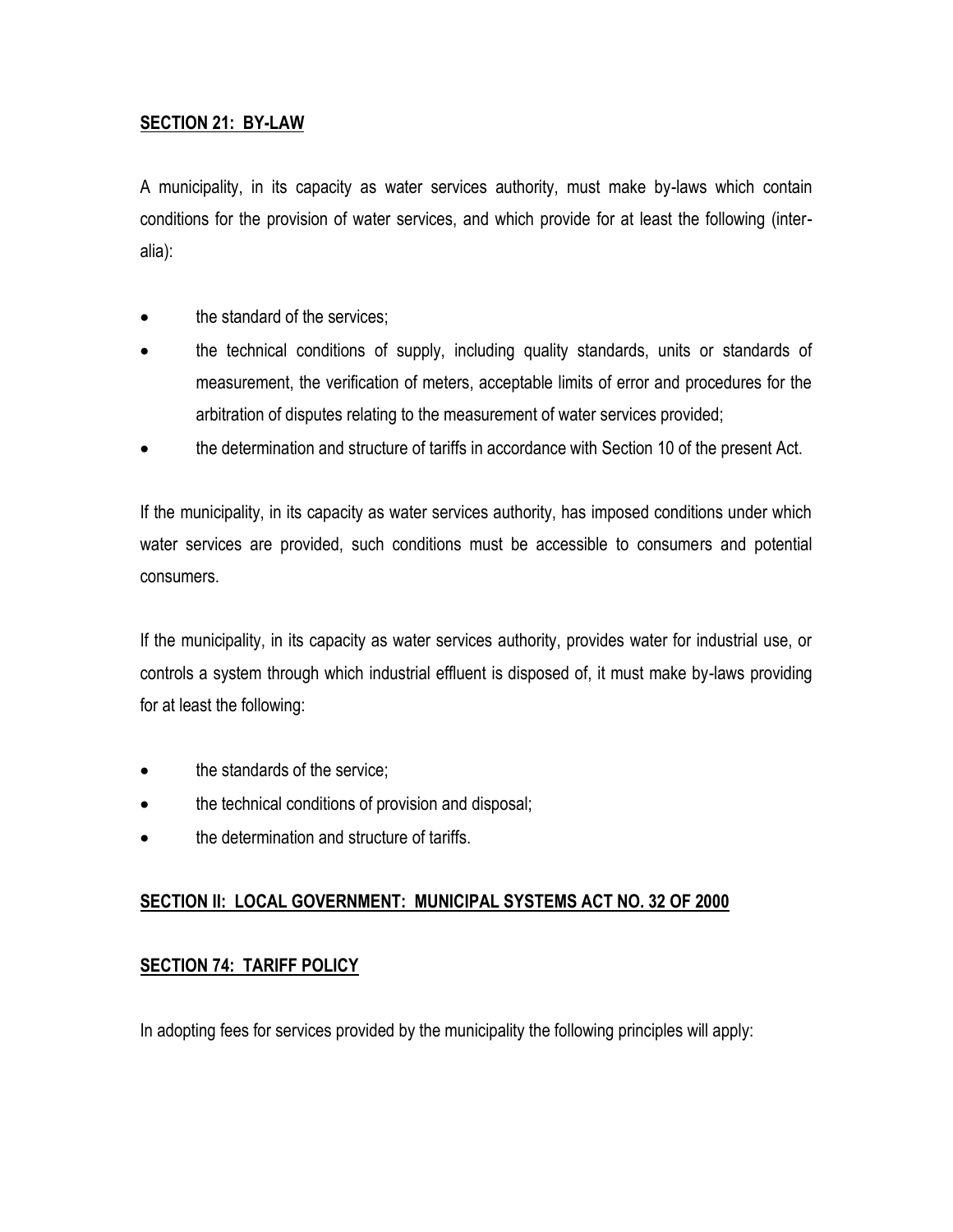- that users of municipal services must be treated equitably in the application of the municipality's tariffs;
- that the amount individual users pay for services must generally be in proportion to the use of such services;
- that poor households must have access to at least basic services through tariffs which cover only operating and maintenance costs, special tariffs or lifeline tariffs for low levels of use or consumption of services or for basic levels of services, or any other direct or indirect method of subsidisation of tariffs for poor households;
- that tariffs must reflect the costs reasonably associated with rendering the service, including capital, operating, maintenance, administration and replacement costs, and interest charges;
- that tariffs must be set at levels that facilitate the financial sustainability of the service, taking into account subsidisation from sources other than the service concerned;
- that provision may be made in appropriate circumstances for a surcharge on the tariff for a service;
- that provision may be made for the promotion of local economic development through special tariffs for categories of commercial and industrial users;
- that the economic, efficient and effective use of resources, the recycling of waste, and other appropriate environmental objectives must be encouraged;
- that the extent of subsidisation of tariffs for poor households and other categories of users must be fully disclosed.

This tariff policy may differentiate in respect of services, service standards, service providers and other matters between different categories of users, debtors or geographical areas.

If the policy entails such differentiation, the municipality must ensure that this does not amount to unfair discrimination.